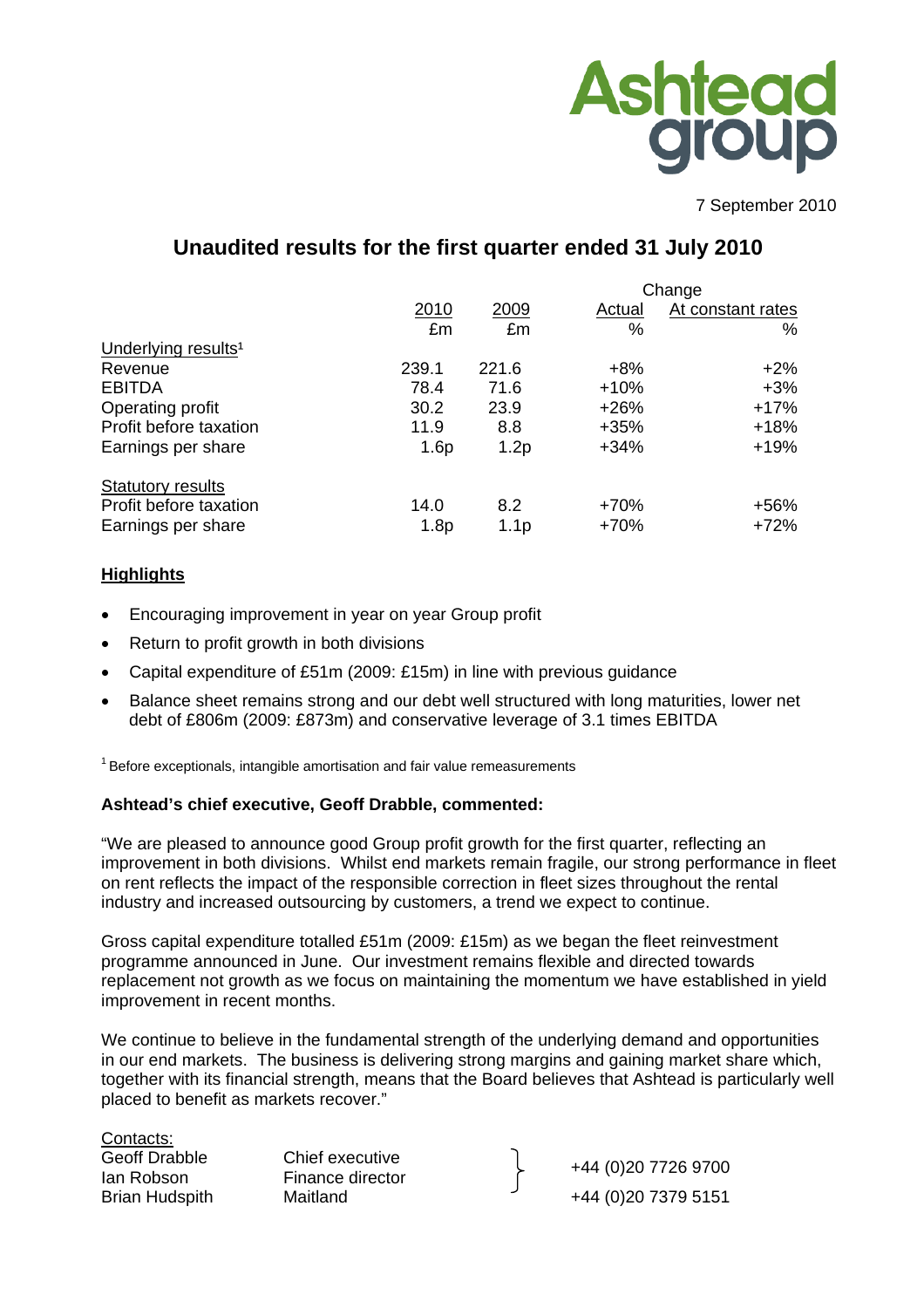### **Trading results**

|                                                           |       | Revenue       |       | <b>EBITDA</b> | Operating profit |        |
|-----------------------------------------------------------|-------|---------------|-------|---------------|------------------|--------|
|                                                           | 2010  | 2009          | 2010  | 2009          | 2010             | 2009   |
| Sunbelt in \$m                                            | 297.3 | 287.7         | 100.8 | 98.9          | 44.2             | 38.9   |
| Sunbelt in £m                                             | 199.4 | 179.0         | 67.6  | 61.6          | 29.7             | 24.3   |
| A-Plant                                                   | 39.7  | 42.6          | 12.3  | 11.4          | 2.0              | 1.1    |
| Group central costs                                       |       |               | (1.5) | (1.4)         | (1.5)            | (1.5)  |
|                                                           | 239.1 | <u> 221.6</u> | 78.4  | <u>71.6</u>   | 30.2             | 23.9   |
| Net financing costs                                       |       |               |       |               | (18.3)           | (15.1) |
| <b>Profit before tax, remeasurements and amortisation</b> |       |               |       |               | 11.9             | 8.8    |
| Fair value remeasurements                                 |       |               |       |               | 2.5              |        |
| Amortisation                                              |       |               |       |               | (0.4)            | (0.6)  |
| Profit before taxation                                    |       |               |       |               | 14.0             | 8.2    |
| Taxation                                                  |       |               |       |               | <u>(4.9)</u>     | (2.8)  |
| Profit attributable to equity holders of the Company      |       |               |       |               | 9.1              | 5.4    |
| <b>Margins</b>                                            |       |               |       |               |                  |        |
| <b>Sunbelt</b>                                            |       |               | 33.9% | 34.4%         | 14.9%            | 13.5%  |
| A-Plant                                                   |       |               | 31.0% | 26.7%         | 5.1%             | 2.6%   |
| Group                                                     |       |               | 32.8% | 32.3%         | 12.6%            | 10.8%  |

First quarter results reflect gradually improving conditions in the US with Sunbelt's rental revenues growing 1% to \$271m (2009: \$268m). Sunbelt's total revenue grew faster at 3% supported by higher used equipment sales as we stepped up fleet replacement.

Average US fleet on rent in the quarter grew 1% over Q1 last year. Yield was broadly flat year on year although sequentially the series of small monthly increments in both fleet on rent and yield since January 2010 we reported in June continued throughout the quarter.

In the UK, A-Plant's rental revenues declined 6% to £38m (2009: £40m). This reflected good growth of 3% in average fleet on rent with demand for A-Plant's quality service continuing to result in market share gains. UK yield declined 7% year on year principally due to the full year effect of price renegotiations last Autumn with its key accounts (which in aggregate constitute approximately 50% of its revenues).

Lower costs, reflecting the full year impact of measures we took in earlier quarters and a reduced depreciation charge on our smaller but well utilised fleet, helped deliver good operating profit growth despite the still weak end construction markets.

Underlying pre-tax profit for the quarter grew by 35% to £11.9m (2009: £8.8m) reflecting the operating profit growth and higher net financing costs which increased due to the full year impact of last November's senior debt refinancing.

After a credit of £2.5m relating to the remeasurement to fair value of the early prepayment option in our long-term debt and £0.4m of intangible amortisation, the statutory profit before tax was £14.0m (2009: £8.2m). The effective tax rate on the underlying pre-tax profit was again stable at 35% (2009: 35%). Underlying earnings per share grew 34% to 1.6p (2009: 1.2p) whilst basic earnings per share were 1.8p (2009: 1.1p).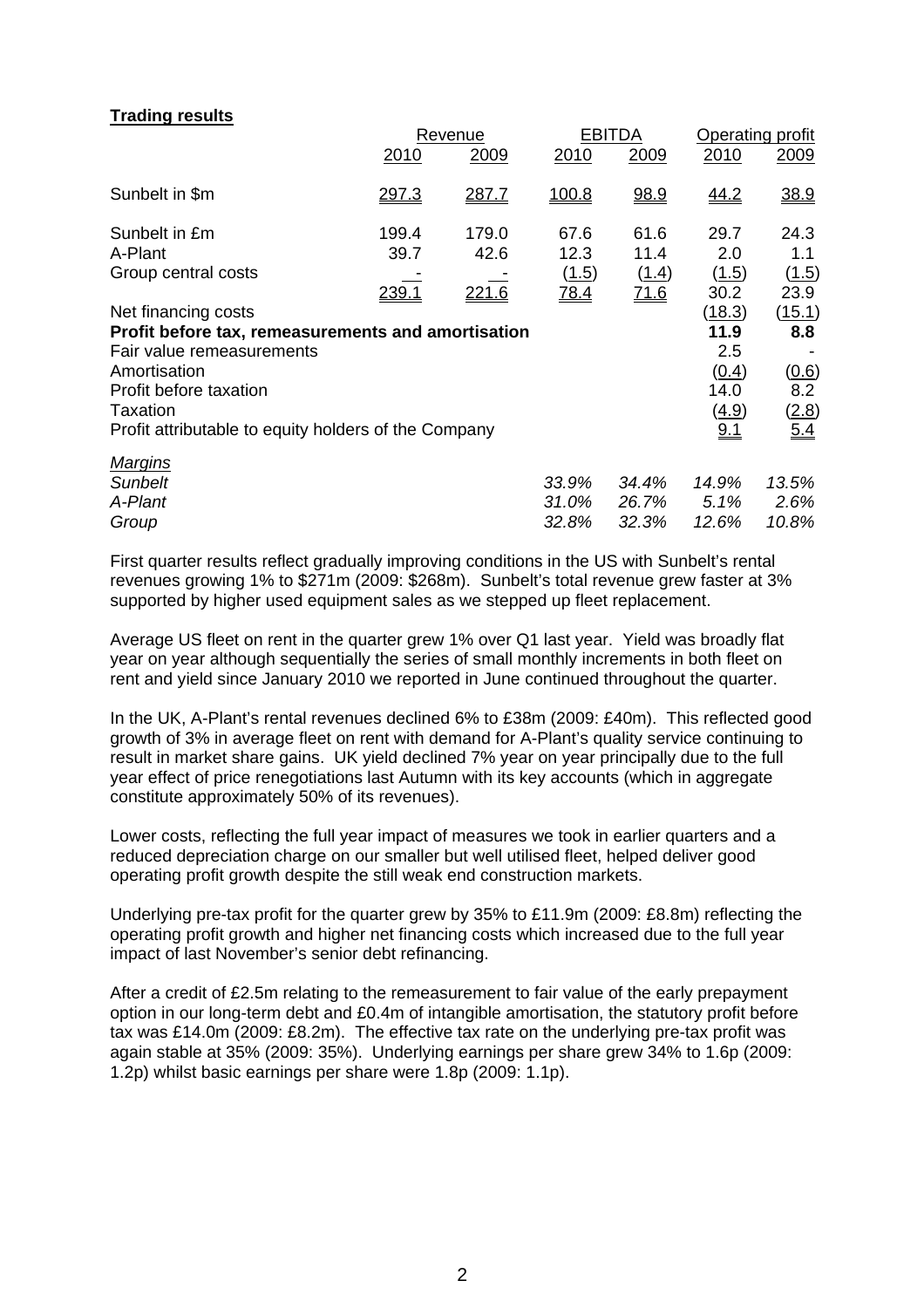# **Capital expenditure**

For the year as a whole we continue to anticipate investing around £225m gross and £175m net of disposal proceeds, principally on fleet replacement and thereby holding fleet age broadly flat over the course of the fiscal year. For the quarter, capital expenditure was in line with this guidance at £51m (2009: £15m) gross and £41m (2009: £9m) net of disposal proceeds of £10m. As a result the average age of the Group's rental fleet at 31 July 2010 was 44 months, unchanged from year end.

### **Cash flow and net debt**

Reflecting the £32m increase in net capital expenditure and a £20m increase in the value of receivables since April as quarterly revenues regained more usual seasonal patterns, £6m (2009: £57m) of net cash was generated in the quarter and applied to reduce outstanding debt. Reflecting this and currency fluctuations, net debt at 31 July 2010 was £806m (30 April 2010: £829m) whilst the ratio of net debt to EBITDA was 3.1 times at 31 July 2010, unchanged from year end.

Availability on the ABL senior debt facility at 31 July 2010 was \$584m (30 April 2010: \$537m) substantially above the \$150m level at which the Group's entire debt package is covenant free.

#### **Current trading and outlook**

August saw both Sunbelt and A-Plant perform in line with expectations and continue the pattern established in the first quarter.

We continue to believe in the fundamental strength of our markets. The business is delivering strong margins and gaining market share which, together with its financial strength, means that the Board believes that Ashtead is well placed to benefit as markets recover.

Geoff Drabble and Ian Robson will hold a conference call for equity analysts at 9.30am on Tuesday 7 September. Dial in details for this call have already been distributed but any analyst not having received them should contact the Company's PR advisers, Maitland (Ashley Forget), on +44 (0)20 7379 5151. The call will be webcast live via the Company's website at [www.ashtead-group.com](http://www.ashtead-group.com/) and there will also be a replay available via the website from shortly after the call concludes. There will, as usual, also be a separate call for bondholders at 3.30pm UK time (10.30am EST).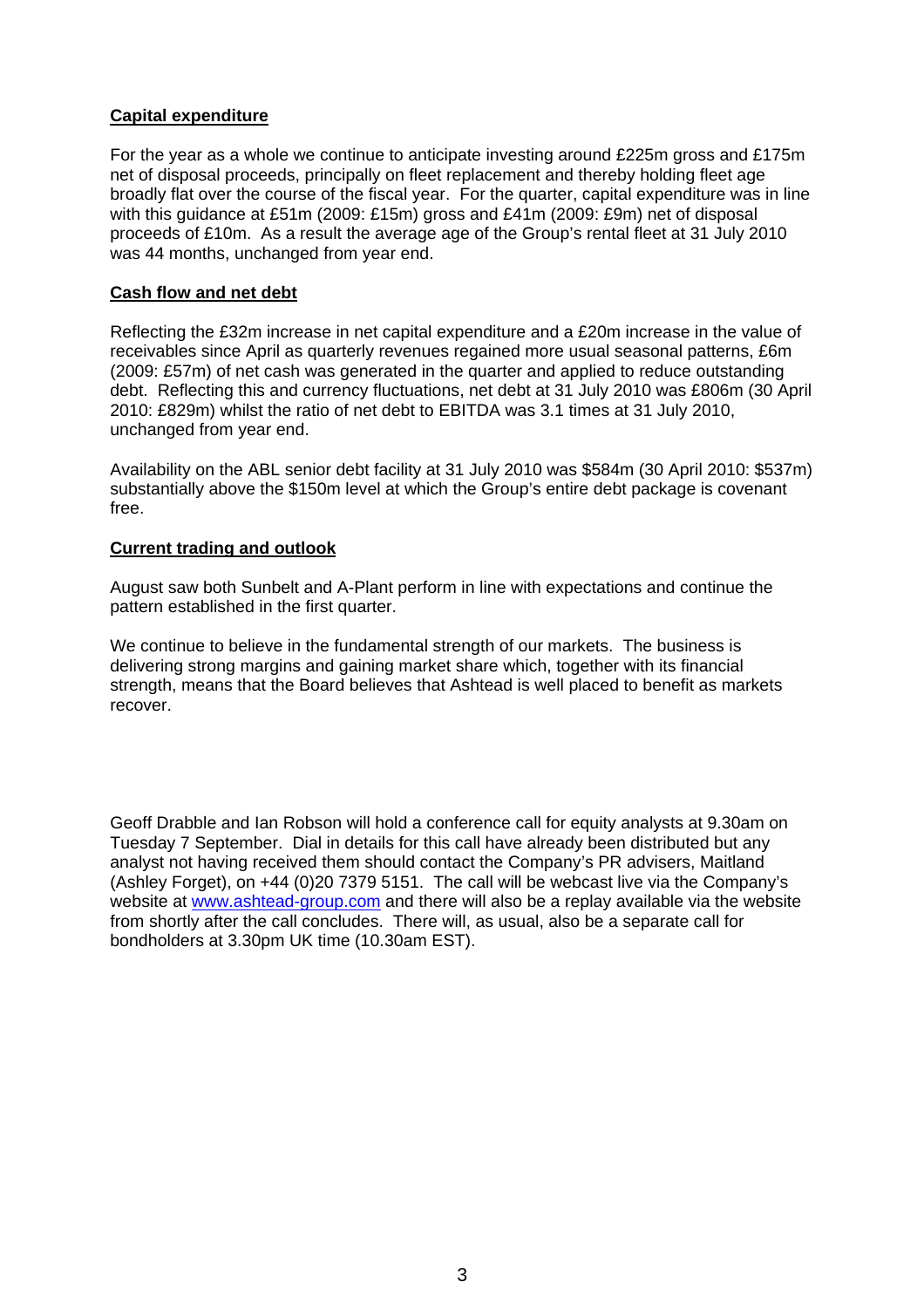### **CONSOLIDATED INCOME STATEMENT FOR THE THREE MONTHS ENDED 31 JULY 2010**

|                                      |                                                                            | 2010                                                      |             |                                                              | <u> 2009</u>                                       |                |
|--------------------------------------|----------------------------------------------------------------------------|-----------------------------------------------------------|-------------|--------------------------------------------------------------|----------------------------------------------------|----------------|
|                                      | <b>Before</b><br>exceptionals,<br>amortisation and<br>remeasurements<br>£m | Exceptionals,<br>amortisation and<br>remeasurements<br>£m | Total<br>£m | <b>Before</b><br>exceptional items<br>and amortisation<br>£m | <b>Exceptional items</b><br>and amortisation<br>£m | Total<br>£m    |
| <b>Revenue</b>                       |                                                                            |                                                           |             |                                                              |                                                    |                |
| Rental revenue                       | 219.6                                                                      |                                                           | 219.6       | 206.8                                                        |                                                    | 206.8          |
| Sale of new equipment,               |                                                                            |                                                           |             |                                                              |                                                    |                |
| merchandise and consumables          | 11.0                                                                       |                                                           | 11.0        | 11.1                                                         |                                                    | 11.1           |
| Sale of used rental equipment        | 8.5                                                                        |                                                           | 8.5         | 3.7                                                          | $\frac{1.2}{1.2}$                                  | 4.9            |
|                                      | 239.1                                                                      |                                                           | 239.1       | 221.6                                                        |                                                    | 222.8          |
| <b>Operating costs</b>               |                                                                            |                                                           |             |                                                              |                                                    |                |
| Staff costs                          | (70.6)                                                                     |                                                           | (70.6)      | (70.0)                                                       |                                                    | (70.0)         |
| Used rental equipment sold           | (8.3)                                                                      |                                                           | (8.3)       | (4.4)                                                        | (1.2)                                              | (5.6)          |
| Other operating costs                | (81.8)                                                                     |                                                           | (81.8)      | (75.6)                                                       |                                                    | (75.6)         |
|                                      | (160.7)                                                                    |                                                           | (160.7)     | (150.0)                                                      | (1.2)                                              | <u>(151.2)</u> |
| <b>EBITDA*</b>                       | 78.4                                                                       |                                                           | 78.4        | 71.6                                                         |                                                    | 71.6           |
| Depreciation                         | (48.2)                                                                     |                                                           | (48.2)      | (47.7)                                                       |                                                    | (47.7)         |
| Amortisation of intangibles          |                                                                            | (0.4)                                                     | (0.4)       |                                                              | (0.6)                                              | (0.6)          |
| <b>Operating profit</b>              | 30.2                                                                       | (0.4)                                                     | 29.8        | 23.9                                                         | (0.6)                                              | 23.3           |
| Net financing costs                  | (18.3)                                                                     | 2.5                                                       | (15.8)      | (15.1)                                                       |                                                    | (15.1)         |
|                                      |                                                                            |                                                           |             |                                                              |                                                    |                |
| <b>Profit on ordinary activities</b> |                                                                            |                                                           |             |                                                              |                                                    |                |
| before taxation                      | 11.9                                                                       | 2.1                                                       | 14.0        | 8.8                                                          | (0.6)                                              | 8.2            |
| Taxation:                            |                                                                            |                                                           |             |                                                              |                                                    |                |
| - current                            | (2.1)                                                                      |                                                           | (2.1)       | (0.9)                                                        |                                                    | (0.9)          |
| - deferred                           | (2.1)                                                                      | (0.7)                                                     | (2.8)       | (2.1)                                                        | 0.2                                                | (1.9)          |
|                                      | (4.2)                                                                      | (0.7)                                                     | (4.9)       | (3.0)                                                        | 0.2                                                | (2.8)          |
| <b>Profit attributable to equity</b> |                                                                            |                                                           |             |                                                              |                                                    |                |
| holders of the Company               | <u>Z.Z</u>                                                                 | <u> 1.4</u>                                               | 9.1         | 5.8                                                          | (0.4)                                              | 5.4            |
| Basic earnings per share             | <u> 1.6p</u>                                                               | 0.2p                                                      | 1.8p        | .2p                                                          | (0.1p)                                             | <u>.1p</u>     |
| Diluted earnings per share           | <u>1.5p</u>                                                                | 0.3p                                                      | 1.8p        | <u>1.2p</u>                                                  | (0.1p)                                             | <u>.1p</u>     |

\* EBITDA is presented here as an additional performance measure as it is commonly used by investors and lenders.

All revenue and profit is generated from continuing activities.

### **CONSOLIDATED STATEMENT OF COMPREHENSIVE INCOME FOR THE THREE MONTHS ENDED 31 JULY 2010**

|                                                                     | 2010       | 2009          |
|---------------------------------------------------------------------|------------|---------------|
|                                                                     | £m         | £m            |
| Profit attributable to equity holders of the Company for the period | 9.1        | 5.4           |
| Foreign currency translation differences                            | (5.0)      | (24.4)        |
| Tax on share-based payments                                         | 0.3        |               |
| Total comprehensive income for the period                           | <u>4.4</u> | <u>(19.0)</u> |

Details of principal risks and uncertainties are given in the Review of the Balance Sheet and Cashflow accompanying these interim financial statements.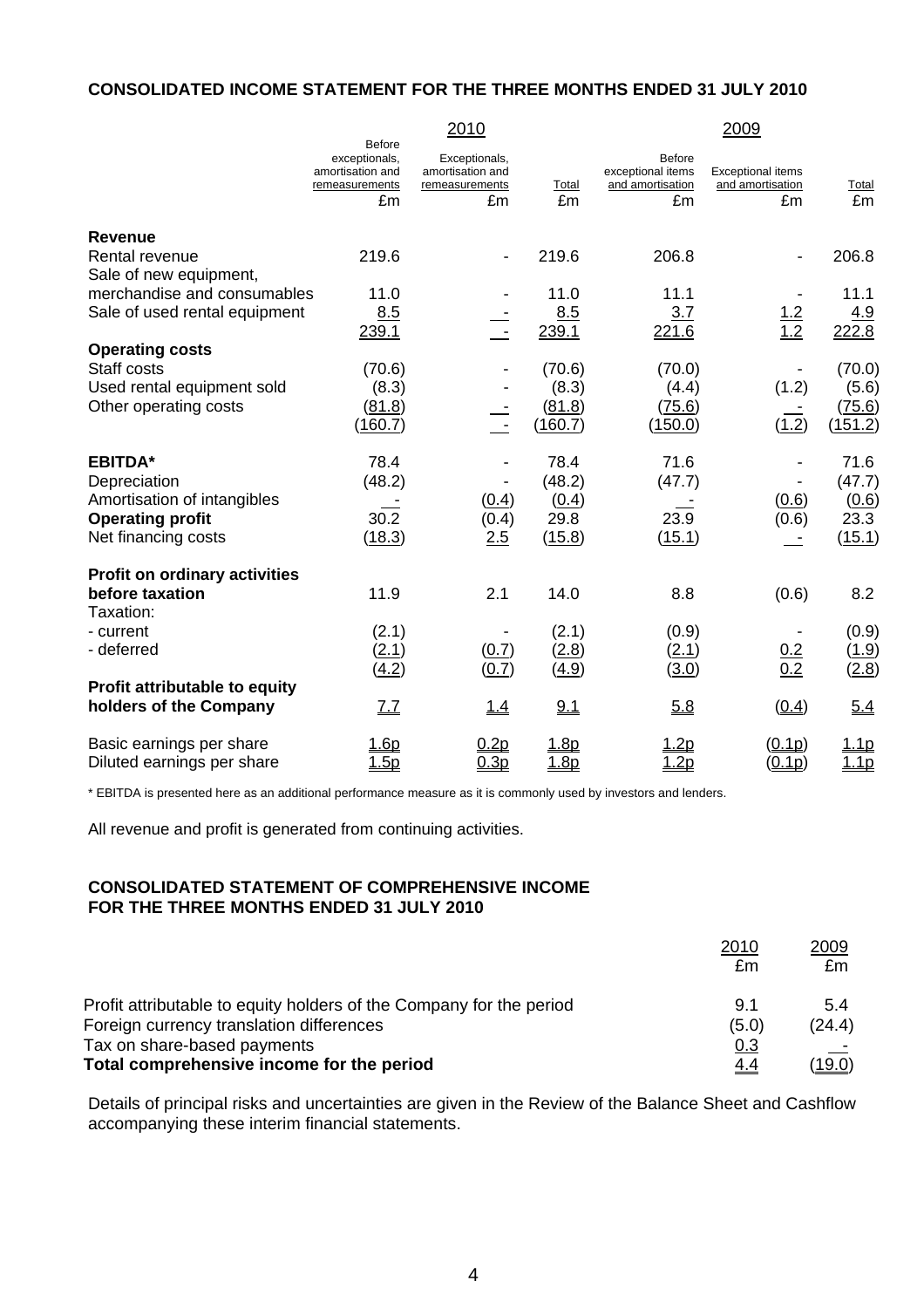# **CONSOLIDATED BALANCE SHEET AT 31 JULY 2010**

|                                                                    | 2010<br>£m      | Unaudited<br>31 July<br>2009<br>£m | Audited<br>30 April<br>2010<br>£m |  |
|--------------------------------------------------------------------|-----------------|------------------------------------|-----------------------------------|--|
| <b>Current assets</b>                                              |                 |                                    |                                   |  |
| Inventories<br>Trade and other receivables                         | 10.2<br>152.2   | 9.5<br>137.6                       | 9.9<br>134.7                      |  |
| Current tax asset                                                  | 1.1             | 1.0                                | 1.1                               |  |
| Cash and cash equivalents                                          | 54.6            | 2.4                                | 54.8                              |  |
|                                                                    | 218.1           | 150.5                              | 200.5                             |  |
| Assets held for sale                                               |                 | 0.3                                |                                   |  |
|                                                                    | 218.1           | <u>150.8</u>                       | 200.5                             |  |
| <b>Non-current assets</b>                                          |                 |                                    |                                   |  |
| Property, plant and equipment                                      |                 |                                    |                                   |  |
| - rental equipment<br>- other assets                               | 948.9<br>128.8  | 1,011.8<br>137.2                   | 969.7<br><u>131.9</u>             |  |
|                                                                    | 1,077.7         | 1,149.0                            | 1,101.6                           |  |
| Intangible assets - brand names and other acquired intangibles     | 2.9             | 5.0                                | 3.3                               |  |
| Goodwill                                                           | 365.4           | 346.0                              | 373.6                             |  |
| Deferred tax asset                                                 | 7.8             | 10.6                               | 7.8                               |  |
| Other financial assets - derivatives                               | 8.0             |                                    | 5.7                               |  |
| Defined benefit pension fund surplus                               |                 | <u>0.4</u>                         |                                   |  |
|                                                                    | 1,461.8         | 1,511.0                            | 1,492.0                           |  |
| <b>Total assets</b>                                                | 1,679.9         | 1,661.8                            | 1,692.5                           |  |
| <b>Current liabilities</b>                                         |                 |                                    |                                   |  |
| Trade and other payables                                           | 137.9           | 108.5                              | 130.6                             |  |
| <b>Current tax liability</b>                                       | 2.8             |                                    | 2.1                               |  |
| Debt due within one year                                           | 2.3             | 5.9                                | 3.1                               |  |
| Provisions                                                         | <u>11.9</u>     | <u> 14.3</u>                       | 12.0                              |  |
|                                                                    | <u>154.9</u>    | 128.7                              | <u>147.8</u>                      |  |
| <b>Non-current liabilities</b>                                     |                 |                                    | 880.7                             |  |
| Debt due after more than one year<br>Provisions                    | 857.8<br>28.4   | 869.0<br>34.3                      | 29.4                              |  |
| Deferred tax liabilities                                           | 126.2           | 122.6                              | 126.6                             |  |
| Defined benefit pension fund deficit                               | <u>7.6</u>      |                                    | <u>7.7</u>                        |  |
|                                                                    | 1,020.0         | 1,025.9                            | 1,044.4                           |  |
|                                                                    |                 |                                    |                                   |  |
| <b>Total liabilities</b>                                           | 1,174.9         | 1,154.6                            | 1,192.2                           |  |
| <b>Equity</b>                                                      |                 |                                    |                                   |  |
| Share capital                                                      | 55.3            | 55.3                               | 55.3                              |  |
| Share premium account                                              | 3.6             | 3.6                                | 3.6                               |  |
| Capital redemption reserve                                         | 0.9             | 0.9                                | 0.9                               |  |
| Non-distributable reserve                                          | 90.7            | 90.7                               | 90.7                              |  |
| Own shares held by the Company<br>Own shares held through the ESOT | (33.1)<br>(6.3) | (33.1)<br>(6.3)                    | (33.1)<br>(6.3)                   |  |
| Cumulative foreign exchange translation differences                | 15.1            | 4.7                                | 20.1                              |  |
| <b>Retained reserves</b>                                           | 378.8           | 391.4                              | 369.1                             |  |
| Equity attributable to equity holders of the Company               | 505.0           | 507.2                              | 500.3                             |  |
| <b>Total liabilities and equity</b>                                | 1,679.9         | 1,661.8                            | 1,692.5                           |  |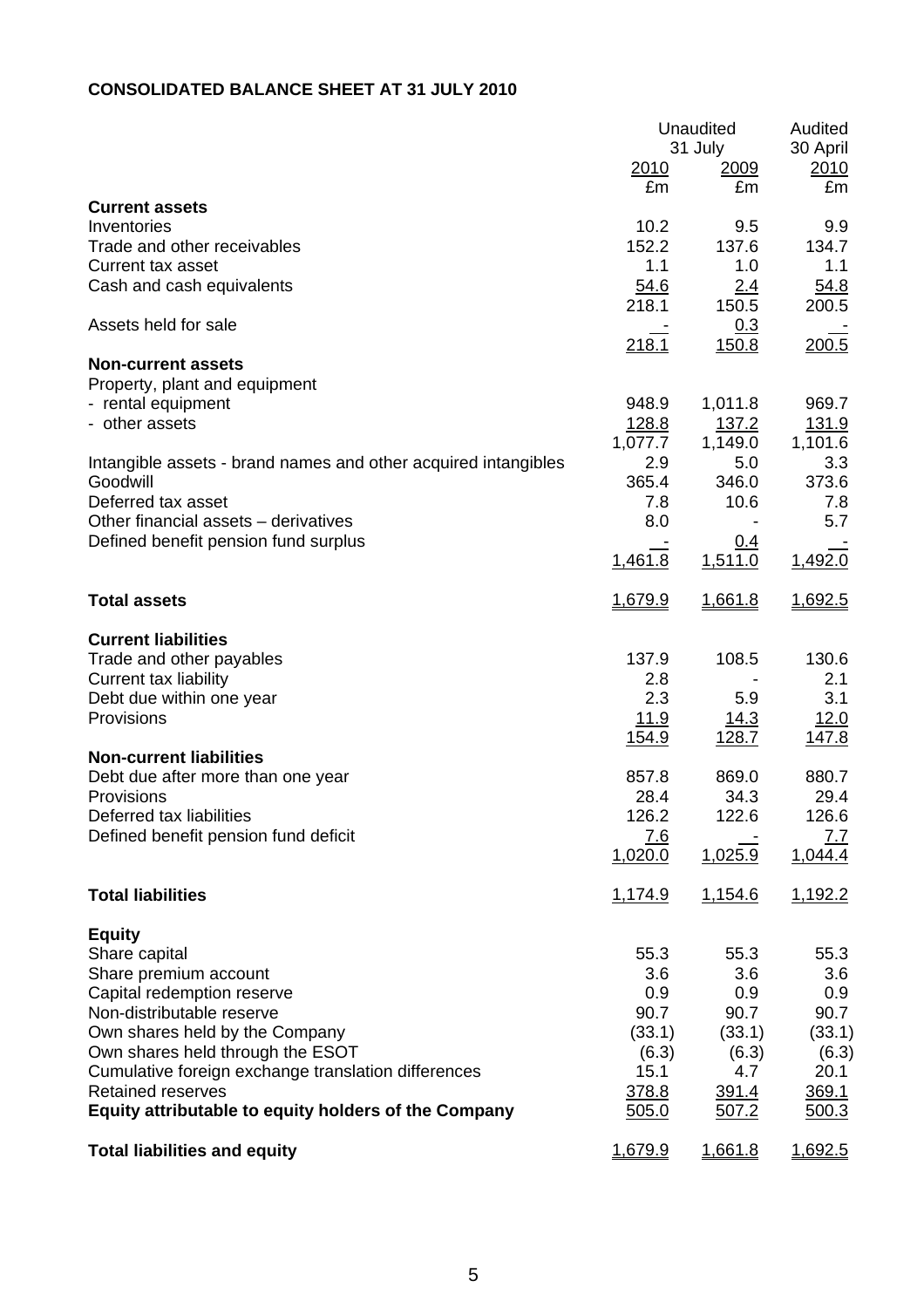### **CONSOLIDATED STATEMENT OF CHANGES IN EQUITY FOR THE THREE MONTHS ENDED 31 JULY 2010**

| Share<br>capital<br>£m | Share<br>premium<br>account<br>£m | Capital<br>redemption<br>reserve<br>£m | Non-<br>distributable<br>reserve<br>£m | Treasury<br>stock<br>£m | Own<br>shares<br>held by<br><b>ESOT</b><br>£m | Cumulative<br>foreign<br>exchange<br>translation<br>differences<br>£m | Retained<br>reserves<br>£m | <b>Total</b><br>£m     |
|------------------------|-----------------------------------|----------------------------------------|----------------------------------------|-------------------------|-----------------------------------------------|-----------------------------------------------------------------------|----------------------------|------------------------|
| 55.3                   | 3.6                               | 0.9                                    | 90.7                                   | (33.1)                  | (6.3)                                         | 29.1                                                                  | 385.8                      | 526.0                  |
|                        |                                   |                                        |                                        |                         |                                               | (24.4)                                                                | 5.4<br>0.2                 | (19.0)<br>0.2<br>507.2 |
|                        |                                   |                                        |                                        |                         |                                               |                                                                       |                            |                        |
|                        |                                   |                                        |                                        |                         |                                               | 15.4                                                                  | (9.8)                      | 5.6                    |
|                        |                                   |                                        |                                        |                         |                                               |                                                                       |                            | (12.8)                 |
| 55.3                   | 3.6                               | 0.9                                    | 90.7                                   | (33.1)                  | (6.3)                                         | 20.1                                                                  | 369.1                      | 0.3<br>500.3           |
|                        |                                   |                                        |                                        |                         |                                               | (5.0)                                                                 | 9.4                        | 4.4                    |
| 55.3                   | 3.6                               | 0.9                                    | 90.7                                   | (33.1)                  | (6.3)                                         | 15.1                                                                  | 0.3<br>378.8               | 0.3<br>505.0           |
|                        | 55.3                              | 3.6                                    | 0.9                                    | 90.7                    | (33.1)                                        | (6.3)                                                                 | $\overline{4.7}$           | 391.4<br>(12.8)<br>0.3 |

# **CONSOLIDATED CASH FLOW STATEMENT FOR THE THREE MONTHS ENDED 31 JULY 2010**

|                                                                            | 2010                | <u> 2009 </u>       |
|----------------------------------------------------------------------------|---------------------|---------------------|
|                                                                            | £m                  | £m                  |
| Cash flows from operating activities                                       |                     |                     |
| Cash generated from operations before exceptional                          |                     |                     |
| items and changes in rental fleet                                          | 57.3                | 74.7                |
| Exceptional costs paid                                                     | (1.3)               | (2.7)               |
| Payments for rental property, plant and equipment                          | (45.7)              | (16.4)              |
| Proceeds from disposal of rental property, plant and                       |                     |                     |
| equipment before exceptional disposals                                     | 7.9                 | 4.7                 |
| Exceptional proceeds from disposal of rental property, plant and equipment |                     | 1.2                 |
| Cash generated from operations                                             | 18.2                | 61.5                |
| Financing costs paid (net)                                                 | (7.5)               | (2.6)               |
| Tax paid (net)                                                             | (1.3)               | (0.5)               |
| Net cash from operating activities                                         | 9.4                 | 58.4                |
| Cash flows from investing activities                                       |                     |                     |
| Payments for non-rental property, plant and equipment                      | (5.4)               | (2.7)               |
| Proceeds on disposal of non-rental property, plant and equipment           | <u>2.0</u>          | 0.8                 |
| Net cash used in investing activities                                      | (3.4)               | (1.9)               |
| <b>Cash flows from financing activities</b>                                |                     |                     |
| Drawdown of loans                                                          | 11.8                | 9.3                 |
| Redemption of loans                                                        | (16.8)              | (63.6)              |
| Capital element of finance lease payments                                  | (1.2)               | (1.4)               |
| Net cash used in financing activities                                      | $\underline{(6.2)}$ | (55.7)              |
| (Decrease)/increase in cash and cash equivalents                           | (0.2)               | 0.8                 |
| Opening cash and cash equivalents                                          | 54.8                | 1.7                 |
| Effect of exchange rate differences                                        |                     |                     |
| <b>Closing cash and cash equivalents</b>                                   | 54.6                | $\frac{(0.1)}{2.4}$ |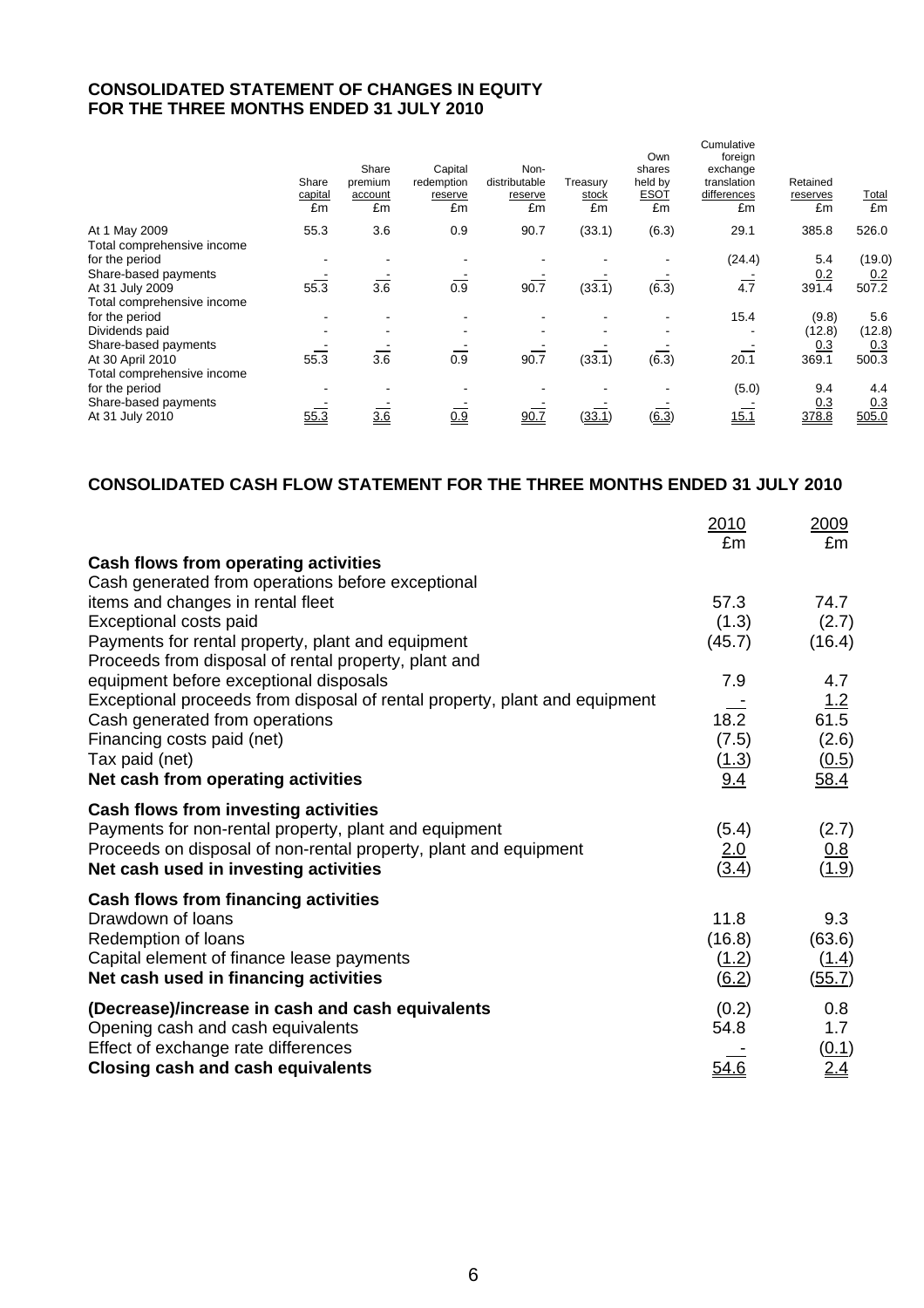### 1. Basis of preparation

The condensed financial statements for the three months ended 31 July 2010 were approved by the directors on 6 September 2010. They have been prepared in accordance with relevant International Financial Reporting Standards ('IFRS') (including International Accounting Standard – 'IAS 34 Interim Financial Reporting') and the accounting policies set out in the Group's Annual Report and Accounts for the year ended 30 April 2010 except for the adoption, with effect from 1 May 2010, of new or revised accounting standards as set out below.

The financial statements have been prepared on the going concern basis as described in the corporate governance report included in the 2010 Annual Report and Accounts. They are unaudited and do not constitute statutory accounts within the meaning of Section 435 of the Companies Act 2006.

The statutory accounts for the year ended 30 April 2010 were prepared in accordance with relevant IFRS and have been mailed to shareholders and filed with the Registrar of Companies. The auditors' report on those accounts was unqualified and did not include a reference to any matter by way of emphasis without qualifying the report and did not contain a statement under section 498(2) or (3) of the Companies Act 2006.

The following new standards, amendments to standards or interpretations are effective for the Group's accounting period beginning on 1 May 2010 and, where relevant, have been adopted. They have not had a material impact on the consolidated results or financial position of the Group:

- Amendments to IFRS 1 Additional exemptions for first-time adopters;
- Amendment to IFRS 1 Limited exemption from comparative IFRS 7 disclosures for first-time adopters;
- IAS 24 (revised) Related party disclosures;
- Amendment to IFRIC 14 Prepayments of minimum funding requirement;
- IFRIC 19 Extinguishing financial liabilities with equity instruments.

The exchange rates used in respect of the US dollar are:

|                                       | 2010 | 2009 |
|---------------------------------------|------|------|
| Average for the quarter ended 31 July | 1.49 | 1.61 |
| At 31 July                            | 1.57 | 1.66 |

2. Segmental analysis

|                         | Revenue      | Operating     |                |              |
|-------------------------|--------------|---------------|----------------|--------------|
|                         | before       | profit before |                | Operating    |
|                         | exceptionals | amortisation  | Amortisation   | profit       |
| Three months to 31 July | £m           | £m            | £m             | £m           |
| 2010                    |              |               |                |              |
| Sunbelt                 | 199.4        | 29.7          | (0.3)          | 29.4         |
| A-Plant                 | 39.7         | 2.0           | (0.1)          | 1.9          |
| Corporate costs         |              | (1.5)         |                | (1.5)        |
|                         | 239.1        | 30.2          | (0.4)          | 29.8         |
| 2009                    |              |               |                |              |
| Sunbelt                 | 179.0        | 24.3          | (0.5)          | 23.8         |
| A-Plant                 | 42.6         | 1.1           | (0.1)          | 1.0          |
| Corporate costs         |              | (1.5)         |                | <u>(1.5)</u> |
|                         | <u>221.6</u> | <u>23.9</u>   | ( <u>0.6</u> ) | 23.3         |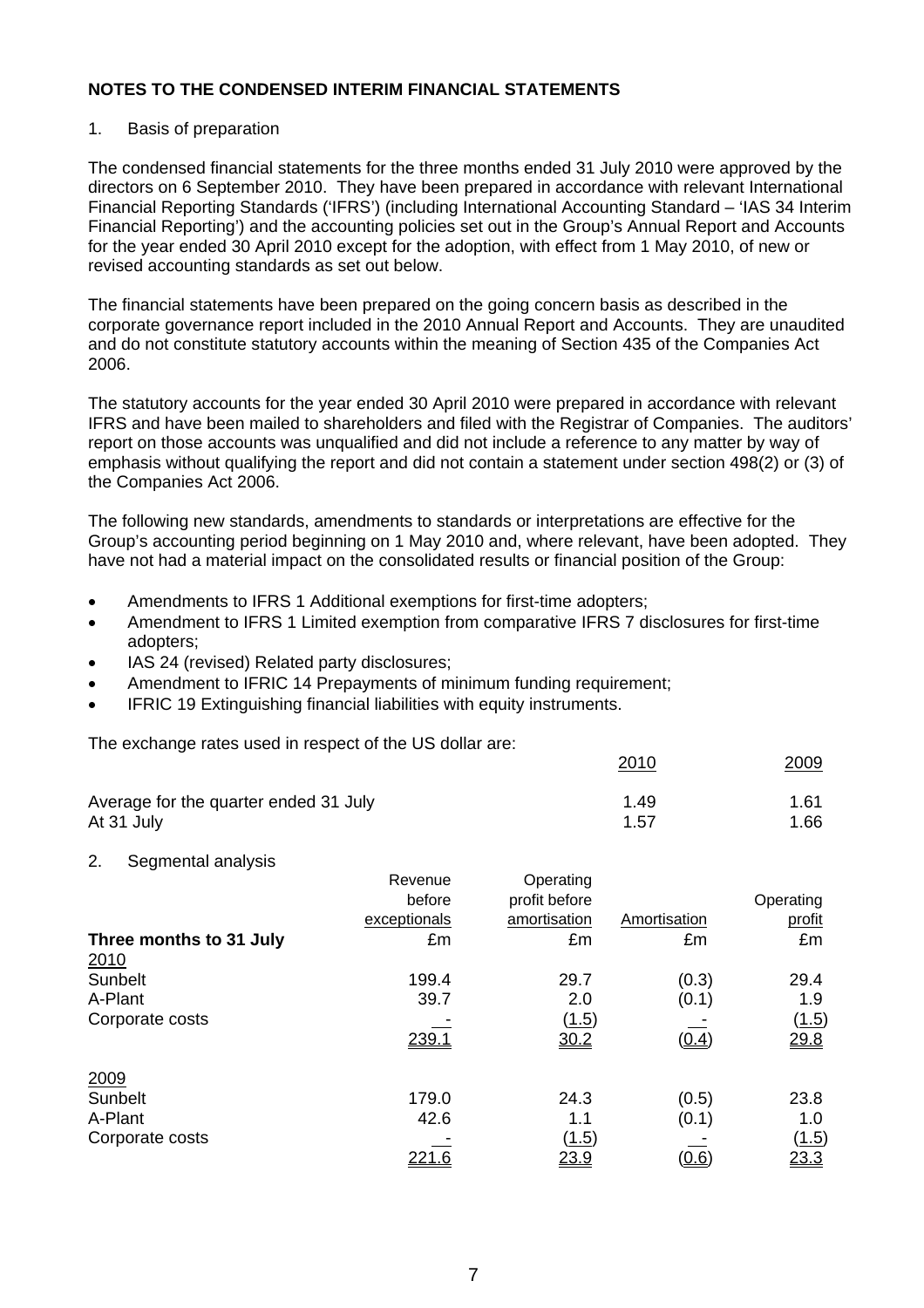#### 2. Segmental analysis

|                  |                |      |            | Other financial |         |
|------------------|----------------|------|------------|-----------------|---------|
|                  | Segment        |      | Taxation   | assets -        | Total   |
|                  | assets         | Cash | assets     | derivatives     | assets  |
| At 31 July 2010  |                |      |            |                 |         |
| Sunbelt          | 1,321.7        |      |            |                 | 1,321.7 |
| A-Plant          | 286.4          |      |            |                 | 286.4   |
| Central items    | 0.3            | 54.6 | <u>8.9</u> | 8.0             | 71.8    |
|                  | 1,608.4        | 54.6 | 8.9        | 8.0             | 1,679.9 |
| At 30 April 2010 |                |      |            |                 |         |
| Sunbelt          | 1,332.0        |      |            |                 | 1,332.0 |
| A-Plant          | 290.9          |      |            |                 | 290.9   |
| Central items    | 0.2            | 54.8 | <u>8.9</u> | <u>5.7</u>      | 69.6    |
|                  | <u>1,623.1</u> | 54.8 | 8.9        | 5.7             | 1,692.5 |

#### 3. Operating costs

|                                        | 2010                                |                    |             | 2009<br><b>Before</b>                          |                                                |             |
|----------------------------------------|-------------------------------------|--------------------|-------------|------------------------------------------------|------------------------------------------------|-------------|
|                                        | <b>Before</b><br>amortisation<br>£m | Amortisation<br>£m | Total<br>£m | exceptional<br>items and<br>amortisation<br>£m | Exceptional<br>items and<br>amortisation<br>£m | Total<br>£m |
| Three months to 31 July                |                                     |                    |             |                                                |                                                |             |
| Staff costs:                           |                                     |                    |             |                                                |                                                |             |
| <b>Salaries</b>                        | 65.2                                |                    | 65.2        | 64.4                                           |                                                | 64.4        |
| Social security costs                  | 4.9                                 |                    | 4.9         | 5.1                                            |                                                | 5.1         |
| Other pension costs                    | 0.5<br>70.6                         |                    | 0.5<br>70.6 | 0.5<br>70.0                                    |                                                | 0.5<br>70.0 |
| Used rental equipment sold             | 8.3                                 |                    | 8.3         | 4.4                                            | 1.2                                            | 5.6         |
| Other operating costs:                 |                                     |                    |             |                                                |                                                |             |
| Vehicle costs                          | 19.2                                |                    | 19.2        | 16.2                                           |                                                | 16.2        |
| Spares, consumables & external repairs | 14.6                                |                    | 14.6        | 13.4                                           |                                                | 13.4        |
| <b>Facility costs</b>                  | 12.4                                |                    | 12.4        | 11.4                                           |                                                | 11.4        |
| Other external charges                 | 35.6                                |                    | 35.6        | 34.6                                           |                                                | 34.6        |
|                                        | 81.8                                |                    | 81.8        | 75.6                                           |                                                | 75.6        |
| Depreciation and amortisation:         |                                     |                    |             |                                                |                                                |             |
| Depreciation                           | 48.2                                |                    | 48.2        | 47.7                                           |                                                | 47.7        |
| Amortisation of acquired intangibles   |                                     |                    | <u>0.4</u>  |                                                |                                                | <u>0.6</u>  |
|                                        | 48.2                                | $\frac{0.4}{0.4}$  | 48.6        | 47.7                                           | $\frac{0.6}{0.6}$                              | 48.3        |
|                                        | 208.9                               | <u>0.4</u>         | 209.3       | <u>197.7</u>                                   | 1.8                                            | 199.5       |

### 4. Exceptional items, amortisation and fair value remeasurements

Exceptional items are those items of financial performance that are material and non-recurring in nature. Amortisation relates to the periodic write off of acquired intangible assets. Fair value remeasurements relate to embedded call options in the Group's senior secured note issues. The Group believes these items should be disclosed separately within the consolidated income statement to assist in the understanding of the financial performance of the Group. Underlying revenue, profit and earnings per share are stated before exceptional items, amortisation of acquired intangibles and fair value remeasurements.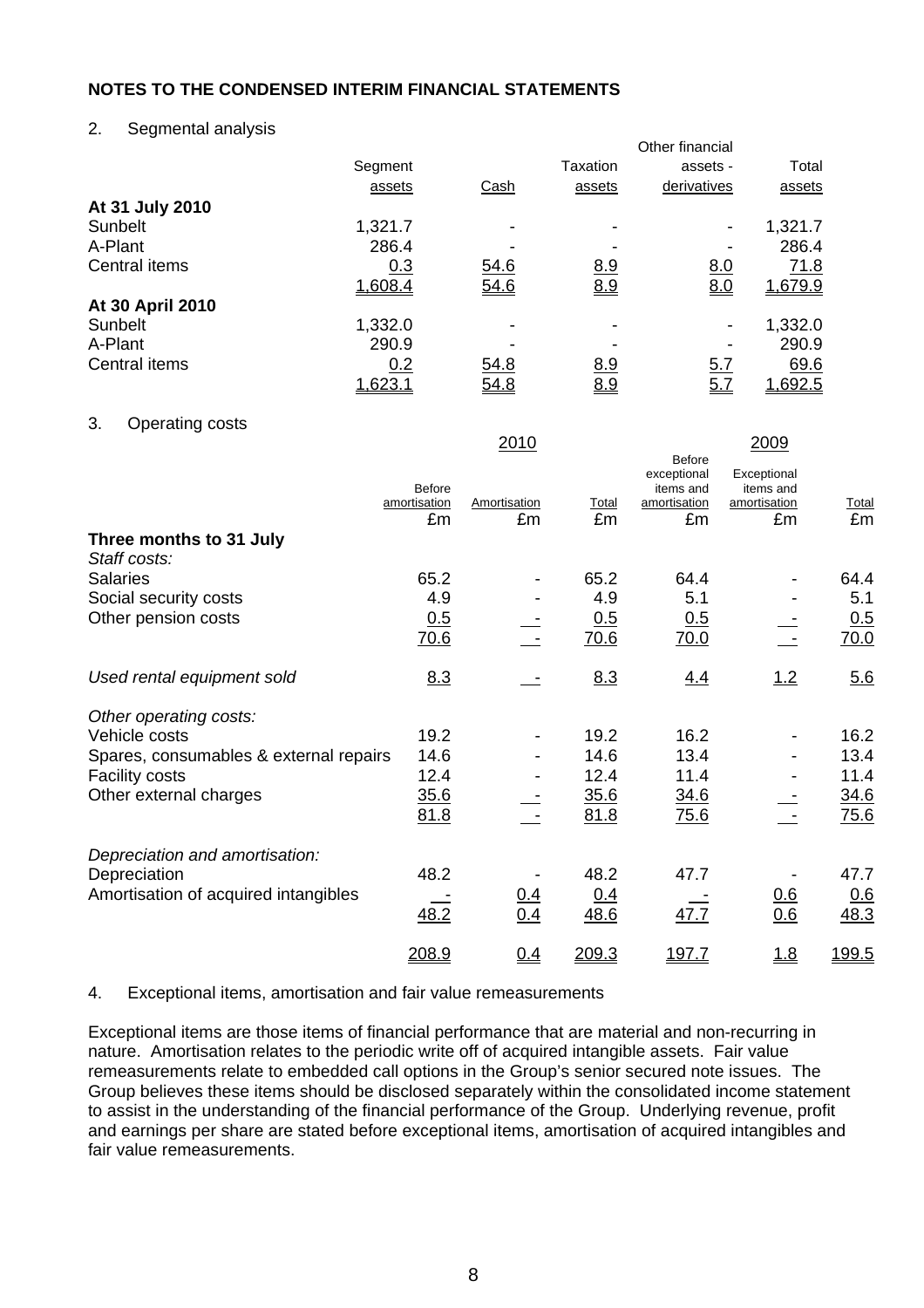4. Exceptional items, amortisation and fair value remeasurements (continued)

Exceptional items, amortisation and fair value remeasurements are set out below.

|                                                          |       | Three months to 31 July |
|----------------------------------------------------------|-------|-------------------------|
|                                                          | 2010  | 2009                    |
|                                                          | £m    | £m                      |
| Fair value remeasurements                                | 2.5   |                         |
| Taxation on fair value remeasurements                    | (0.8) |                         |
| Net fair value remeasurements                            | 17    |                         |
| Amortisation of acquired intangibles (net of tax credit) | (0.3) | (0.4)                   |
|                                                          |       | <u>(0.4)</u>            |

The items detailed in the table above are presented in the income statement as follows:

|                                          | Three months to 31 July  |            |  |
|------------------------------------------|--------------------------|------------|--|
|                                          | 2010<br>£m               | 2009<br>£m |  |
| Sale of used rental equipment            | $\overline{\phantom{0}}$ | 1.2        |  |
| Used rental equipment sold               |                          | (1.2)      |  |
| Amortisation of acquired intangibles     | (0.4)                    | (0.6)      |  |
| Charged in arriving at operating profit  | (0.4)                    | (0.6)      |  |
| Net financing costs                      | <u>2.5</u>               |            |  |
| Charged in arriving at profit before tax | 2.1                      | (0.6)      |  |
| Taxation                                 | (0.7)                    | 0.2        |  |
|                                          | <u>1.4</u>               | (0.4)      |  |

5. Financing costs

|                                                                         | Three months to 31 July |              |
|-------------------------------------------------------------------------|-------------------------|--------------|
|                                                                         | 2010                    | <u> 2009</u> |
|                                                                         | £m                      | £m           |
| Investment income:                                                      |                         |              |
| Expected return on assets of defined benefit pension plan               | (0.9)                   | (0.8)        |
| Interest expense:                                                       |                         |              |
| Bank interest payable                                                   | 4.5                     | 2.9          |
| Interest payable on second priority senior secured notes                | 11.9                    | 11.1         |
| Interest payable on finance leases                                      | 0.1                     | 0.1          |
| Non-cash unwind of discount on defined benefit pension plan liabilities | 0.9                     | 0.8          |
| Non-cash unwind of discount on self-insurance provisions                | 0.4                     | 0.3          |
| Amortisation of deferred costs of debt raising                          | <u>1.4</u>              | 0.7          |
| Total interest expense                                                  | 19.2                    | 15.9         |
| Net financing costs before exceptional items                            | 18.3                    | 15.1         |
| Fair value remeasurements                                               | (2.5)                   |              |
| Net financing costs                                                     | <u>15.8</u>             | 15.1         |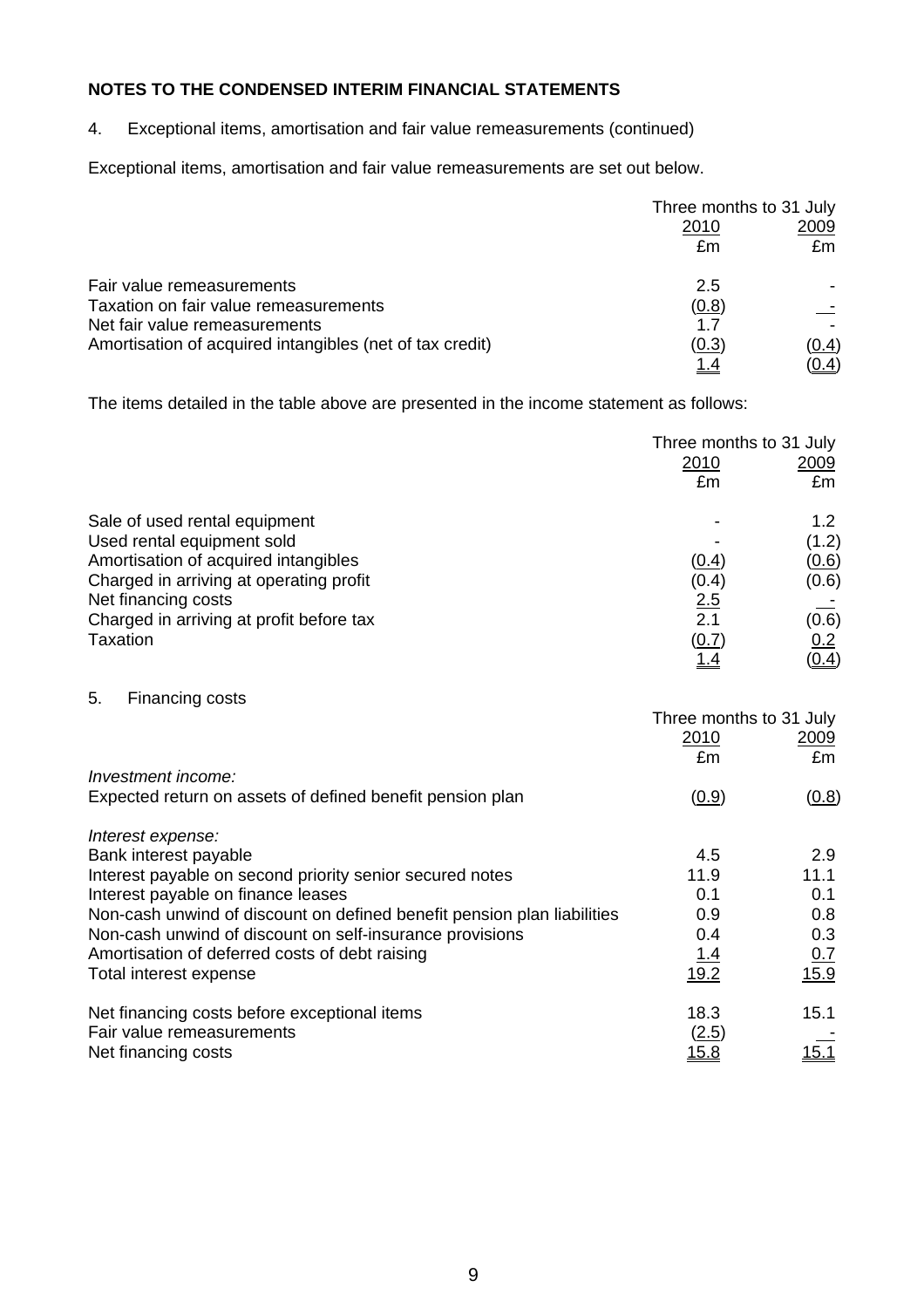#### 6. Taxation

The tax charge for the period has been computed using an estimated effective rate for the quarter of 37% in the US (2009: 36%) and 30% in the UK (2009: 29%) applied to the profit before tax, exceptional items, amortisation of acquired intangibles and fair value remeasurements. The blended effective rate for the Group as a whole is 35%.

The tax charge of £4.2m (2009: £3.0m) on the underlying pre-tax profit of £11.9m (2009: £8.8m) can be explained as follows:

|                                                             | Three months to          |                          |
|-------------------------------------------------------------|--------------------------|--------------------------|
|                                                             | 31 July                  |                          |
|                                                             | 2010<br>£m               | 2009<br>£m               |
| Current tax<br>Deferred tax<br>Tax on underlying activities | 2.1<br>2.1<br>4.2        | 0.9<br>$\frac{2.1}{3.0}$ |
| Comprising:<br>- UK tax<br>- US tax                         | 3.2<br><u>1.0</u><br>4.2 | 2.6<br>0.4<br>3.0        |

In addition, the tax charge of £0.7m (2009: credit of £0.2m) on exceptional costs (including amortisation and fair value remeasurements) of £2.1m (2009: £0.6m) consists of a deferred tax charge of £0.4m relating to the UK (2009: £nil) and a deferred tax charge of £0.3m (2009: credit of £0.2m) relating to the US.

### 7. Earnings per share

Basic and diluted earnings per share for the three months ended 31 July 2010 have been calculated based on the profit for the relevant period and on the weighted average number of ordinary shares in issue during that period (excluding shares held in treasury and by the ESOT over which dividends have been waived). Diluted earnings per share is computed using the result for the relevant period and the diluted number of shares (ignoring any potential issue of ordinary shares which would be antidilutive). These are calculated as follows:

|                                               | Three months to 31 July<br>2010 | 2009         |
|-----------------------------------------------|---------------------------------|--------------|
| Profit for the financial period (£m)          | <u>9.1</u>                      | 5.4          |
| Weighted average number of shares (m) - basic | <u>497.7</u>                    | <u>497.6</u> |
| - diluted                                     | 504.4                           | <u>497.7</u> |
| Basic earnings per share                      | <u>1.8p</u>                     | <u> 1.1p</u> |
| Diluted earnings per share                    | <u> 1.8p</u>                    | 1.1p         |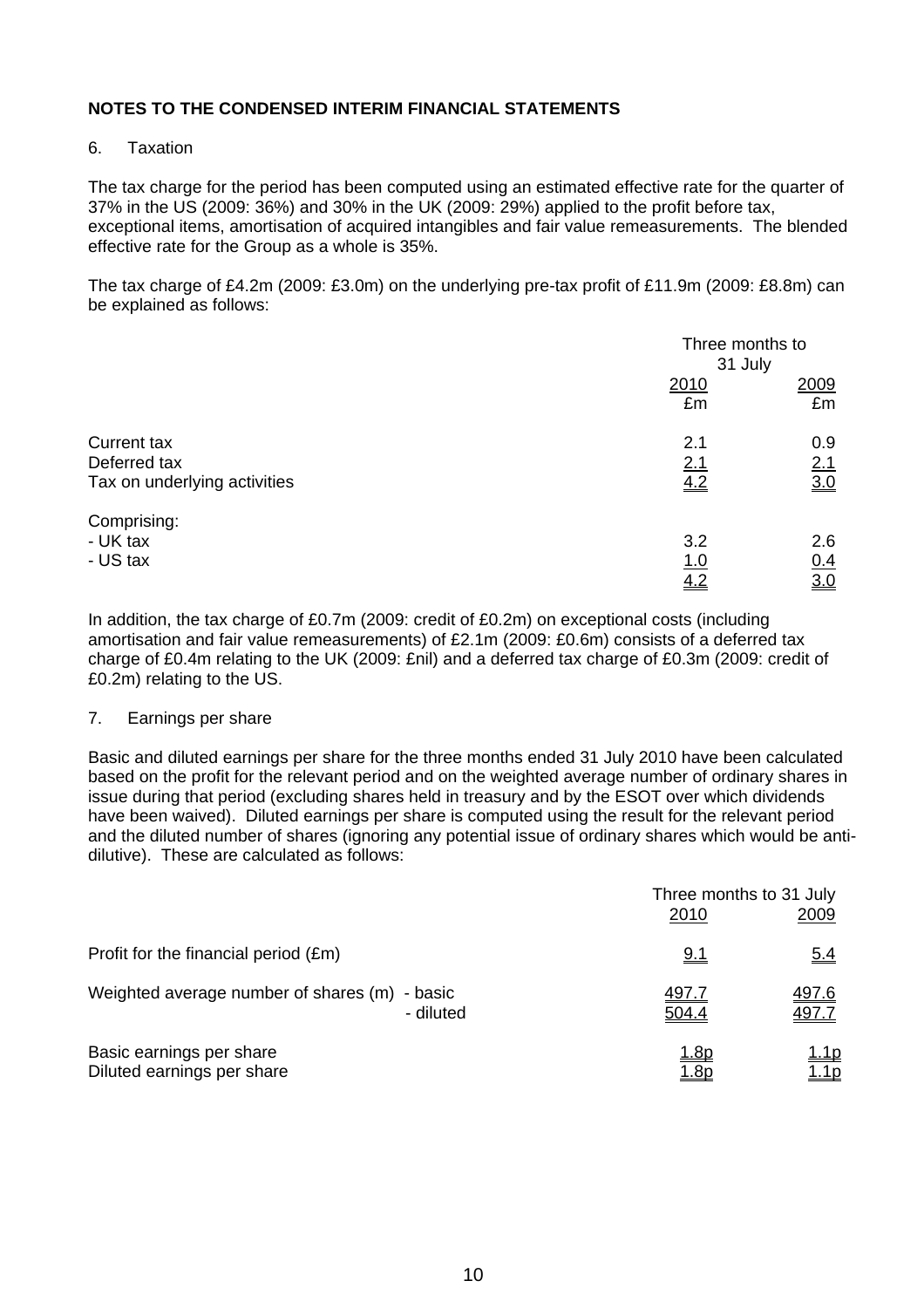#### 7. Earnings per share (continued)

Underlying earnings per share (defined in any period as the earnings before exceptional items and amortisation of acquired intangibles for that period divided by the weighted average number of shares in issue in that period) and cash tax earnings per share (defined in any period as underlying earnings before other deferred taxes divided by the weighted average number of shares in issue in that period) may be reconciled to the basic earnings per share as follows:

|                                                            | Three months to 31 July<br>2010 | 2009             |  |
|------------------------------------------------------------|---------------------------------|------------------|--|
| Basic earnings per share                                   | 1.8p                            | 1.1p             |  |
| Exceptional items and amortisation of acquired intangibles | (0.4p)                          | 0.1 <sub>p</sub> |  |
| Tax on exceptional items and amortisation                  | 0.2p                            |                  |  |
| Underlying earnings per share                              | 1.6p                            | 1.2 <sub>p</sub> |  |
| Other deferred tax                                         | 0.4 <sub>p</sub>                | 0.4 <sub>p</sub> |  |
| Cash tax earnings per share                                | <u>2.0p</u>                     | <u>1.6p</u>      |  |

#### 8. Property, plant and equipment

|                                                                                                                            |                | 2010<br>Rental                                               |                                                                |                                                                       | 2009                                                            |
|----------------------------------------------------------------------------------------------------------------------------|----------------|--------------------------------------------------------------|----------------------------------------------------------------|-----------------------------------------------------------------------|-----------------------------------------------------------------|
| Net book value                                                                                                             |                | equipment<br>£m                                              | <b>Total</b><br>£m                                             | Rental<br>equipment<br>£m                                             | <u>Total</u><br>£m                                              |
| At 1 May<br>Exchange difference<br>Reclassifications<br><b>Additions</b><br><b>Disposals</b><br>Depreciation<br>At 31 July |                | 969.7<br>(15.8)<br>(0.2)<br>45.2<br>(7.8)<br>(42.2)<br>948.9 | 1,101.6<br>(17.7)<br>51.3<br>(9.3)<br><u>(48.2)</u><br>1,077.7 | 1,140.5<br>(95.5)<br>0.3<br>12.2<br>(4.3)<br><u>(41.4)</u><br>1,011.8 | 1,294.0<br>(107.1)<br>15.2<br>(5.4)<br><u>(47.7)</u><br>1,149.0 |
| 9.<br>Share capital                                                                                                        |                |                                                              |                                                                |                                                                       |                                                                 |
| Ordinary shares of 10p each:                                                                                               | 2010<br>Number |                                                              | 2009<br>Number                                                 | 2010<br>£m                                                            | <u> 2009 </u><br>£m                                             |
| Authorised                                                                                                                 | 900,000,000    |                                                              | 900,000,000                                                    | <u>90.0</u>                                                           | 90.0                                                            |
| Allotted, called up and fully paid                                                                                         | 553,325,554    |                                                              | 553,325,554                                                    | 55.3                                                                  | 55.3                                                            |

There were no movements in shares authorised or allotted during the period. At 31 July 2010, 50m shares were held by the Company and a further 6m shares were held by the Company's Employee Share Ownership Trust.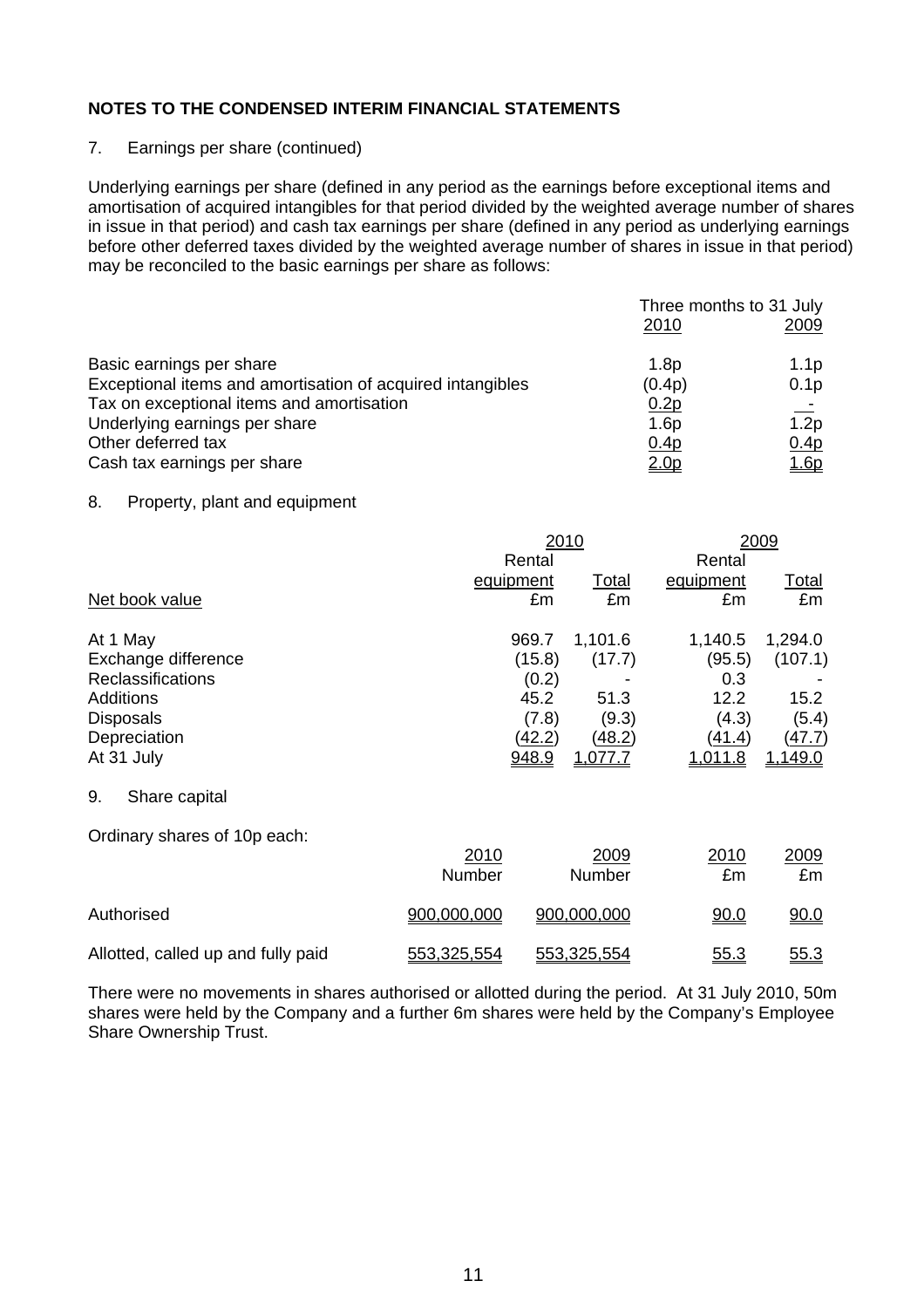| 10. Notes to the cash flow statement |  |
|--------------------------------------|--|
|                                      |  |

|                                                                                                                                                                                                                                                                                                                                                                                                                                                                                                     |                                 |                            |                                              | Three months to 31 July<br><u>2010</u>                                                          | <u> 2009 </u>                                                                              |
|-----------------------------------------------------------------------------------------------------------------------------------------------------------------------------------------------------------------------------------------------------------------------------------------------------------------------------------------------------------------------------------------------------------------------------------------------------------------------------------------------------|---------------------------------|----------------------------|----------------------------------------------|-------------------------------------------------------------------------------------------------|--------------------------------------------------------------------------------------------|
|                                                                                                                                                                                                                                                                                                                                                                                                                                                                                                     |                                 |                            |                                              | £m                                                                                              | £m                                                                                         |
| Cash flow from operating activities<br>a)                                                                                                                                                                                                                                                                                                                                                                                                                                                           |                                 |                            |                                              |                                                                                                 |                                                                                            |
| Operating profit before exceptional items and amortisation:<br>Depreciation<br><b>EBITDA</b> before exceptional items<br>(Profit)/loss on disposal of rental equipment<br>Profit on disposal of other property, plant and equipment<br>Increase in inventories<br>Increase in trade and other receivables<br>Increase in trade and other payables<br>Exchange differences<br>Other non-cash movements<br>Cash generated from operations before exceptional items<br>and changes in rental equipment |                                 |                            |                                              | 30.2<br>48.2<br>78.4<br>(0.3)<br>(0.6)<br>(0.5)<br>(20.2)<br>0.3<br>(0.1)<br>0.3<br><u>57.3</u> | 23.9<br>47.7<br>71.6<br>0.7<br>(0.1)<br>(0.1)<br>(2.2)<br>4.4<br>0.2<br>0.2<br><u>74.7</u> |
| Reconciliation to net debt<br>b)                                                                                                                                                                                                                                                                                                                                                                                                                                                                    |                                 |                            |                                              | Three months to 31 July<br>2010<br>£m                                                           | <u>2009</u><br>£m                                                                          |
| Decrease/(increase) in cash in the period<br>Decrease in debt through cash flow<br>Change in net debt from cash flows<br>Exchange differences                                                                                                                                                                                                                                                                                                                                                       |                                 |                            |                                              | 0.2<br>(6.2)<br>(6.0)<br>(19.8)                                                                 | (0.8)<br>(55.7)<br>(56.5)<br>(107.6)                                                       |
| Non-cash movements:<br>- deferred costs of debt raising<br>- capital element of new finance leases<br>Reduction in net debt in the period<br>Opening net debt<br>Closing net debt                                                                                                                                                                                                                                                                                                                   |                                 |                            |                                              | 1.4<br>0.9<br>(23.5)<br>829.0<br>805.5                                                          | 0.7<br>(163.4)<br>1,035.9<br>872.5                                                         |
| c) Analysis of net debt                                                                                                                                                                                                                                                                                                                                                                                                                                                                             | 1 May<br>2010<br>£m             | Exchange<br>movement<br>£m | Cash<br>flow<br>£m                           | Non-cash<br>movements<br>£m                                                                     | 31 July<br>2010<br>£m                                                                      |
| Cash<br>Debt due within 1 year<br>Debt due after 1 year<br>Total net debt                                                                                                                                                                                                                                                                                                                                                                                                                           | (54.8)<br>3.1<br>880.7<br>829.0 | (0.1)<br>(19.7)<br>(19.8)  | 0.2<br>(1.4)<br>(4.8)<br>$\underline{(6.0)}$ | 0.7<br><u>1.6</u><br>$\frac{2.3}{ }$                                                            | (54.6)<br>2.3<br>857.8<br>805.5                                                            |

Details of the Group's debt are given in the Review of Balance Sheet and Cashflow accompanying these interim financial statements.

### 11. Contingent liabilities and contingent assets

There have been no significant changes in contingent liabilities from those reported at 30 April 2010.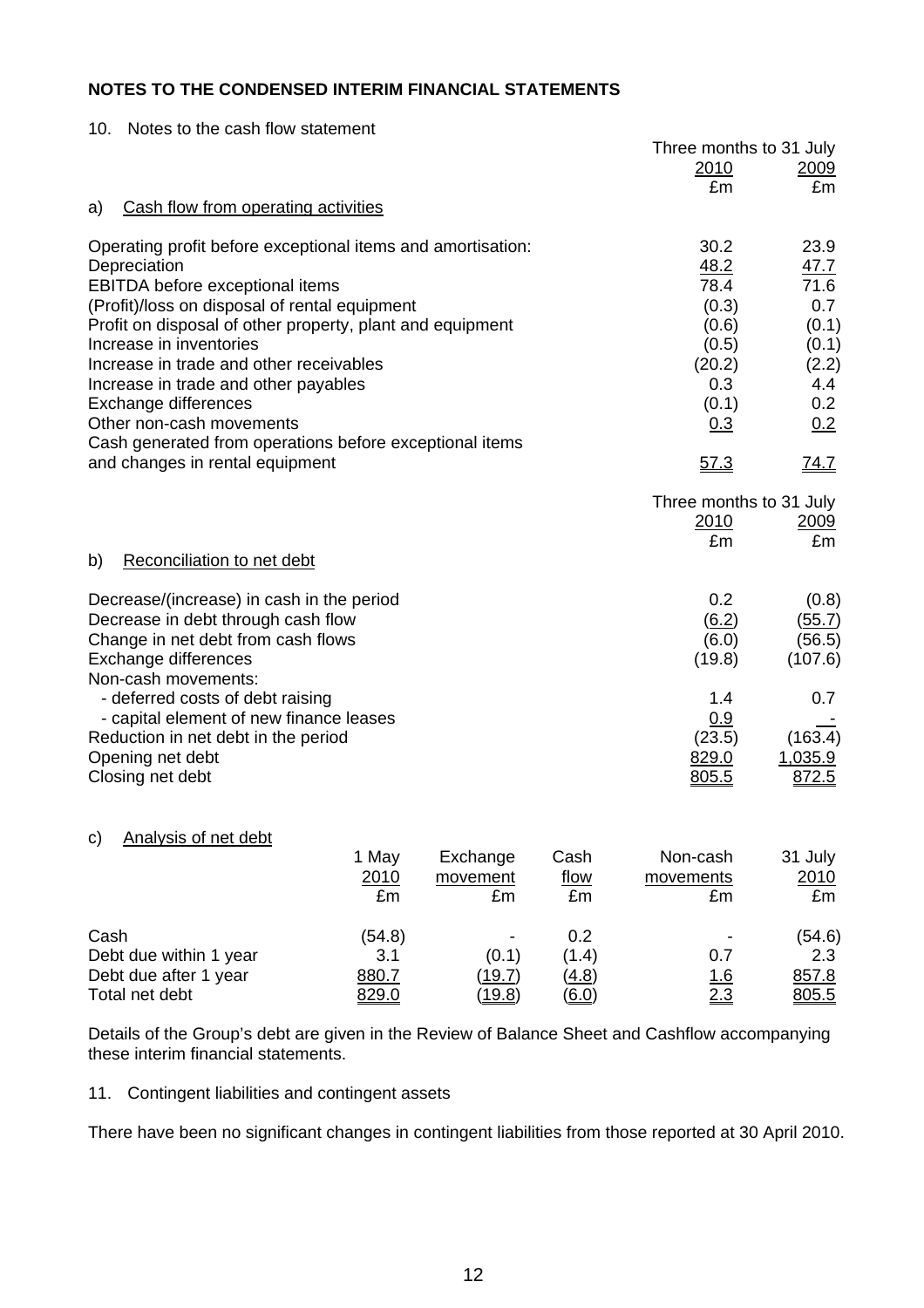# **REVIEW OF BALANCE SHEET AND CASH FLOW**

#### **Balance sheet**

#### Fixed assets

Capital expenditure in the quarter was £51.3m (2009: £15.2m) with £45.2m invested in the rental fleet (2009: £12.2m). Expenditure on rental equipment was again entirely for replacement and comprised 88% of total capital expenditure with the balance relating to the delivery vehicle fleet, property improvements and to computer equipment. Capital expenditure by division was as follows:

|                                                      | 2010        | 2009               |
|------------------------------------------------------|-------------|--------------------|
| Sunbelt in \$m                                       | 62.4        | <u>17.0</u>        |
| Sunbelt in £m<br>A-Plant                             | 39.8<br>5.4 | 10.3<br><u>1.9</u> |
| Total rental equipment                               | 45.2        | 12.2               |
| Delivery vehicles, property improvements & computers | <u>6.1</u>  | <u>3.0</u>         |
| <b>Total additions</b>                               | <u>51.3</u> | <u> 15.2</u>       |

The average age of the Group's serialised rental equipment, which constitutes the substantial majority of our fleet, at 31 July 2010 was 44 months (2009: 37 months) on a net book value basis. Sunbelt's fleet had an average age of 46 months (2009: 40 months) comprising 47 months for aerial work platforms which have a longer life and 44 months for the remainder of its fleet while A-Plant's fleet had an average age of 38 months (2009: 29 months).

| Rental fleet at original cost |                       |                              |                              |                          | LTM                   | LTM                     |
|-------------------------------|-----------------------|------------------------------|------------------------------|--------------------------|-----------------------|-------------------------|
|                               | 31 July 2010          | 30 April 2010                | LTM<br>average               | LTM rental<br>revenue    | dollar<br>utilisation | physical<br>utilisation |
| Sunbelt in \$m                | 2,117                 | 2,094                        | 2,118                        | <u>992</u>               | 47%                   | 65%                     |
| Sunbelt in £m<br>A-Plant      | 1,351<br>327<br>1,678 | 1.368<br><u>321</u><br>1,689 | 1,352<br><u>321</u><br>1,673 | 665<br><u>150</u><br>815 | 47%<br><u>47%</u>     | 65%<br>69%              |

Dollar utilisation is defined as rental revenue divided by average fleet at original (or "first") cost and, measured over the last twelve months to 31 July 2010, was 47% at both Sunbelt and A-Plant. Physical utilisation is time-based utilisation, which is calculated as the daily average of the original cost of equipment on rent as a percentage of the total value of equipment in the fleet at the measurement date. Measured over the last twelve months to 31 July 2010, average physical utilisation was 65% in Sunbelt (2009: 66%) and 69% at A-Plant (2009: 67%). At Sunbelt, physical utilisation is measured for equipment with an original cost in excess of £7,500 which comprised approximately 90% of its fleet at 31 July 2010.

#### Trade receivables

Receivable days at 31 July were 47 days (2009: 48 days). The bad debt charge for the quarter ended 31 July 2010 as a percentage of total turnover was 1.2% (2009: 1.1%). Trade receivables at 31 July 2010 of £127.2m (2009: £117.1m) are stated net of allowances for bad debts and credit notes of £16.3m (2009: £16.6m) with the allowance representing 11.3% (2009: 12.4%) of gross receivables.

#### Trade and other payables

Group payable days were 54 days in 2010 (2009: 47 days) with capital expenditure-related payables, which have longer payment terms, totalling £28.6m (2009: £4.9m). Payment periods for purchases other than rental equipment vary between 7 and 45 days and for rental equipment between 30 and 120 days.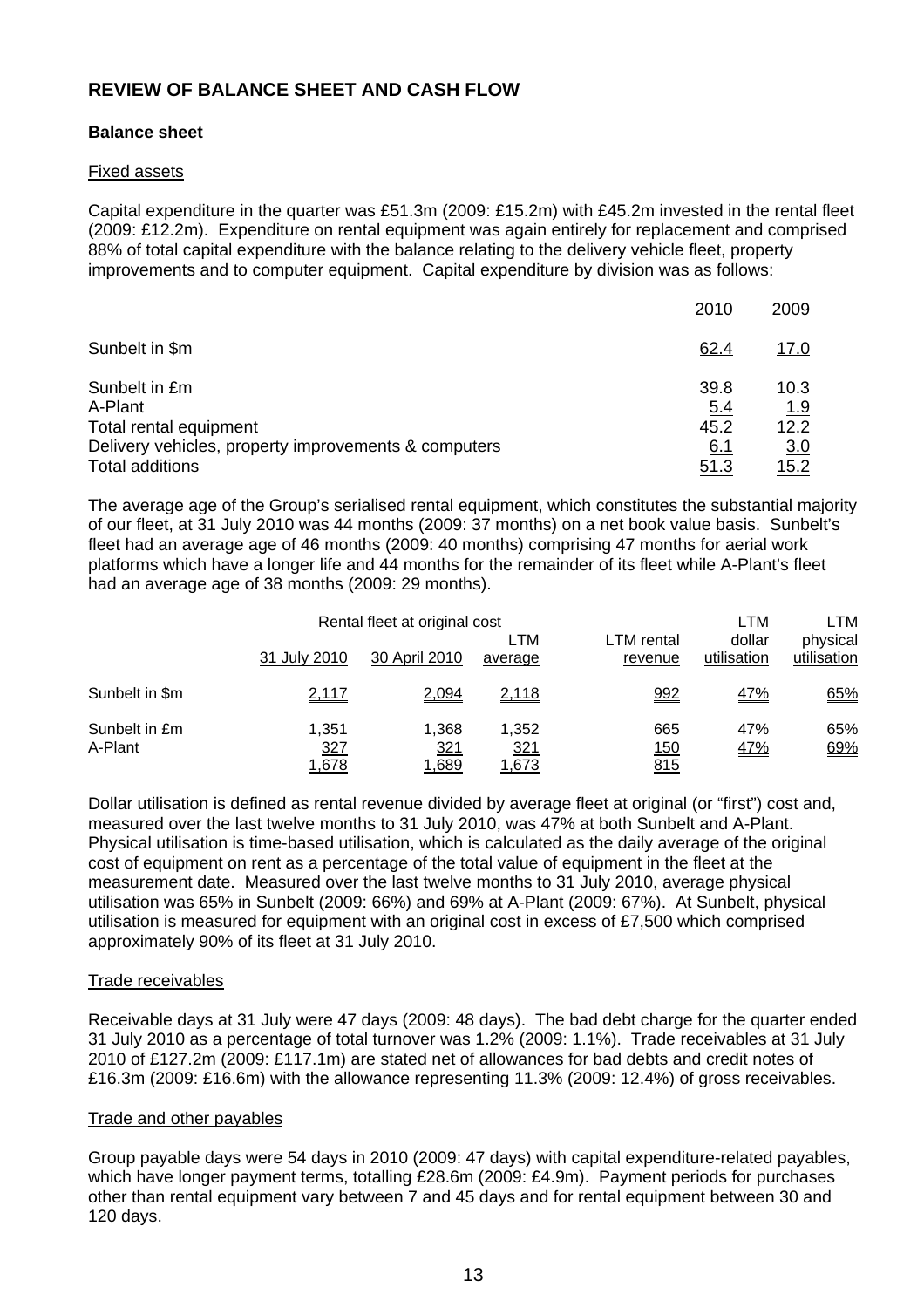#### **Cash flow and net debt**

|                                                       | Three months to<br>31 July |             | LTM to        | Year to         |
|-------------------------------------------------------|----------------------------|-------------|---------------|-----------------|
|                                                       |                            |             | 31 July       | 30 April        |
|                                                       | 2010                       | <u>2009</u> | <u> 2010</u>  | 2010            |
|                                                       | £m                         | £m          | £m            | £m              |
| <b>EBITDA before exceptional items</b>                | <u>78.4</u>                | <u>71.6</u> | <u>261.9</u>  | 255.1           |
| Cash inflow from operations before exceptional        |                            |             |               |                 |
| items and changes in rental equipment                 | 57.3                       | 74.7        | 248.2         | 265.6           |
| Cash conversion ratio*                                | 73.1%                      | 104.4%      | 94.8%         | 104.1%          |
| Maintenance rental capital paid                       | (45.7)                     | (16.4)      | (65.4)        | (36.1)          |
| Payments for non-rental capital expenditure           | (5.4)                      | (2.7)       | (9.4)         | (6.7)           |
| Rental equipment disposal proceeds                    | 7.9                        | 5.9         | 28.8          | 26.8            |
| Other property, plant and equipment disposal proceeds | 2.0                        | 0.8         | 5.2           | 4.0             |
| Tax (paid)/received (net)                             | (1.3)                      | (0.5)       | (0.5)         | 0.3             |
| Net financing costs paid                              | (7.5)                      | (2.6)       | (59.6)        | ( <u>54.7</u> ) |
| Cash flow before payment of exceptional costs         | 7.3                        | 59.2        | 147.3         | 199.2           |
| Exceptional costs paid                                | (1.3)                      | (2.7)       | (6.8)         | (8.2)           |
| Total cash generated from operations                  | 6.0                        | 56.5        | 140.5         | 191.0           |
| Business disposals/(acquisitions)                     |                            |             | (0.7)         | (0.7)           |
| <b>Total cash generated</b>                           | 6.0                        | 56.5        | 139.8         | 190.3           |
| Dividends paid                                        |                            |             | (12.8)        | (12.8)          |
| Decrease in net debt                                  | 6.0                        | 56.5        | <u> 127.0</u> | <u> 177.5</u>   |

\* Cash inflow from operations before exceptional items and changes in rental equipment as a percentage of EBITDA before exceptional items.

Cash inflow from operations before exceptional items and changes in rental equipment decreased 23.3% to £57.3m. The cash conversion ratio was 73.1% (2009: 104.4%) reflecting a £20m increase in trade and other receivables since April as quarterly revenues regained more usual seasonal patterns.

Total payments for capital expenditure (rental equipment and other PPE) were broadly in line with capital expenditure delivered into the fleet whilst disposal proceeds received totalled £9.9m. Net cash capital expenditure was therefore £41.2m in the quarter (2009: £12.4m).

Financing costs paid differ from the accounting charge in the income statement due to the timing of interest payments in the quarter and non-cash interest charges.

After exceptional costs paid of £1.3m, representing mostly vacant property costs all of which were provided for at 30 April 2010, the Group generated £6.0m of net cash inflow in the quarter which was applied to reduce outstanding debt.

#### Net debt

|                                                       | 31 July     |              | 30 April     |  |
|-------------------------------------------------------|-------------|--------------|--------------|--|
|                                                       | <u>2010</u> | 2009         | 2010         |  |
|                                                       | £m          | £m           | £m           |  |
| First priority senior secured bank debt               | 355.5       | 396.5        | 367.5        |  |
| Finance lease obligations                             | 3.1         | 6.1          | 3.5          |  |
| 8.625% second priority senior secured notes, due 2015 | 156.6       | 147.3        | 160.2        |  |
| 9% second priority senior secured notes, due 2016     | 344.9       | 325.0        | 352.6        |  |
|                                                       | 860.1       | 874.9        | 883.8        |  |
| Cash and cash equivalents                             | (54.6)      | (2.4)        | (54.8)       |  |
| Total net debt                                        | 805.5       | <u>872.5</u> | <u>829.0</u> |  |

Net debt at 31 July 2010 was £805.5m with the reduction since April reflecting the cash generation set out above and currency fluctuations. The Group's underlying EBITDA for the twelve months ended 31 July 2010 was £261.9m and the ratio of net debt to underlying EBITDA was therefore 3.1 times at 31 July 2010 (30 April 2010: 3.2 times).